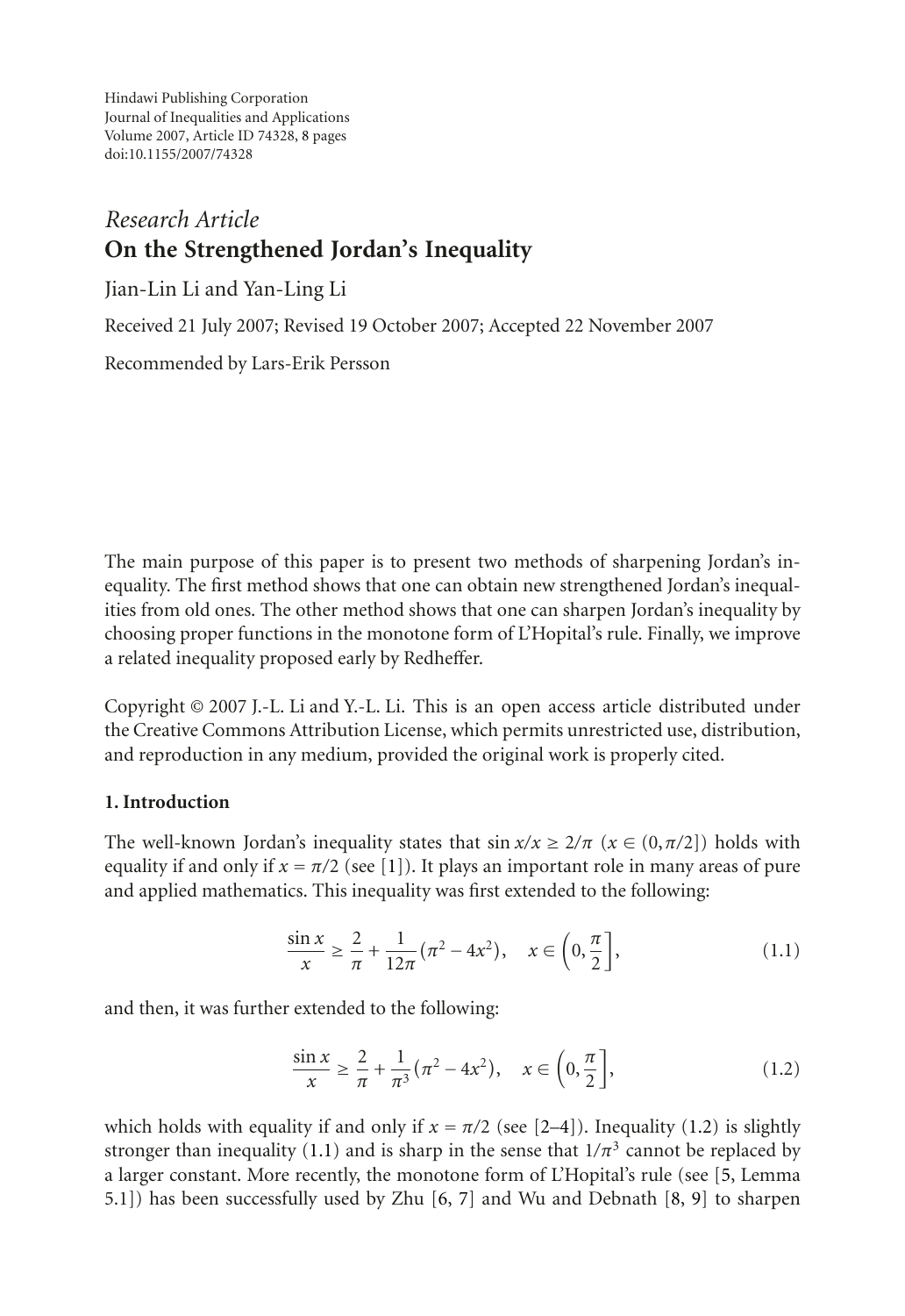### 2 Journal of Inequalities and Applications

Jordan's inequality. For example, it has been shown in [\[6\]](#page-6-5) that if  $0 < x \leq \pi/2$ , then

<span id="page-1-0"></span>
$$
\frac{2}{\pi} + \frac{1}{\pi^3} (\pi^2 - 4x^2) \le \frac{\sin x}{x} \le \frac{2}{\pi} + \frac{\pi - 2}{\pi^3} (\pi^2 - 4x^2)
$$
 (1.3)

holds with equality if and only if  $x = \pi/2$ . Furthermore, the constants  $1/\pi^3$  and  $(\pi - 2)/\pi^3$ in [\(1.3\)](#page-1-0) are the best. Also, in the process of sharpening Jordan's inequality, one can use the same method as in [\[8\]](#page-7-0) to introduce a parameter  $\theta$  ( $0 < \theta \le \pi$ ) to replace the value  $\pi/2$ . In a recent paper [\[10\]](#page-7-2), the first author established an identity which states that the function sin  $x/x$  is a power series of  $(\pi^2 - 4x^2)$  with positive coefficients for all  $x \neq 0$ . This enables us to obtain a much better inequality than [\(1.3\)](#page-1-0) if  $0 < x \leq \pi/2$ .

Motivated by the previous research on Jordan's inequality, in this paper, we present two methods of sharpening Jordan's inequality. The first method shows that one can obtain new strengthened Jordan's inequalities from old ones. The other method shows that one can sharpen Jordan's inequality by choosing proper functions in the monotone form of L'Hopital's rule. Finally, we improve a related inequality proposed early by Redheffer.

# **2. New inequalities from old ones**

<span id="page-1-5"></span>The first method related to Jordan's inequality is implied in the following.

THEOREM 2.1. *Let*  $g : [0, \pi/2] \rightarrow [0,1]$  *be a continuous function. If* 

<span id="page-1-3"></span><span id="page-1-2"></span><span id="page-1-1"></span>
$$
\frac{\sin x}{x} \ge g(x), \quad x \in \left(0, \frac{\pi}{2}\right],\tag{2.1}
$$

*then*

$$
\frac{\sin x}{x} \ge \frac{2}{\pi} + h(x) - h\left(\frac{\pi}{2}\right), \quad x \in \left(0, \frac{\pi}{2}\right],\tag{2.2}
$$

*holds with equality if and only if*  $x = \pi/2$ *, where* 

$$
h(x) = -\int_0^x \left(\frac{1}{u^2} \int_0^u v^2 g(v) dv\right) du \quad \left(x \in \left[0, \frac{\pi}{2}\right]\right).
$$
 (2.3)

*Proof.* For the given function  $g(x)$ , we define the function  $h(x)$  by [\(2.3\)](#page-1-1) on [0, $\pi/2$ ] with  $h(0) = h'(0) = 0$ , where the integrand function

$$
\frac{1}{u^2} \int_0^u v^2 g(v) dv \quad \left(\text{with } \lim_{u \to 0^+} \frac{1}{u^2} \int_0^u v^2 g(v) dv = 0\right) \tag{2.4}
$$

in [\(2.3\)](#page-1-1) is bounded at zero. Then,

<span id="page-1-4"></span>
$$
2h'(x) + xh''(x) = -xg(x) \quad \left(x \in \left(0, \frac{\pi}{2}\right)\right). \tag{2.5}
$$

Consider the following function:

$$
f(x) = \frac{\sin x}{x} - h(x) \quad \left(x \in \left[0, \frac{\pi}{2}\right]\right) \text{ with } f(0) = 1. \tag{2.6}
$$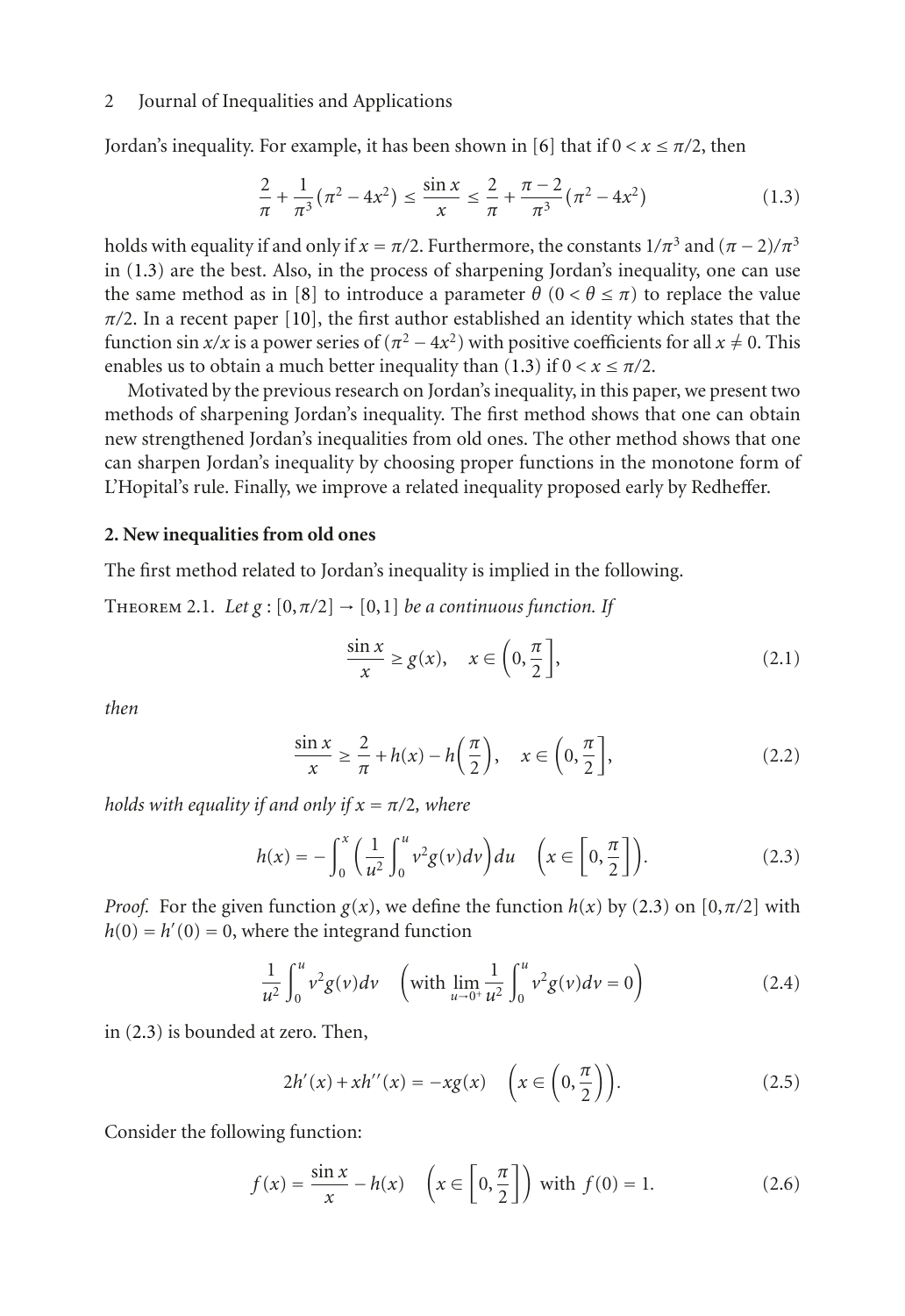Clearly,

$$
f'(x) = \frac{1}{x^2} (x \cos x - \sin x - x^2 h'(x)) := \frac{1}{x^2} \phi(x) \quad \left(x \in \left(0, \frac{\pi}{2}\right)\right), \tag{2.7}
$$

where

<span id="page-2-0"></span>
$$
\phi(x) = x \cos x - \sin x - x^2 h'(x).
$$
 (2.8)

Since

$$
\phi'(x) = -x(\sin x + 2h'(x) + xh''(x)) = x(-\sin x + xg(x)),
$$
\n(2.9)

it follows from [\(2.1\)](#page-1-2) that  $\phi'(x) \le 0$  on  $(0, \pi/2)$ . Hence,  $\phi(x) \le \phi(0) = 0$  on  $[0, \pi/2]$ , and by [\(2.7\)](#page-2-0), we obtain that  $f(x)$  is a monotone decreasing function. Therefore,

<span id="page-2-1"></span>
$$
\min_{x \in (0,\pi/2]} f(x) = f\left(\frac{\pi}{2}\right) = \frac{2}{\pi} - h\left(\frac{\pi}{2}\right).
$$
 (2.10)

The desired inequality [\(2.2\)](#page-1-3) follows from [\(2.6\)](#page-1-4) and [\(2.10\)](#page-2-1). This completes the proof of [Theorem 2.1.](#page-1-5)  $\Box$ 

[Theorem 2.1](#page-1-5) shows how to get a new estimate [\(2.2\)](#page-1-3) from inequality [\(2.1\)](#page-1-2). There are many functions  $g(x)$  satisfying [\(2.1\)](#page-1-2) (i.e., there are many inequalities such as (2.1)). For each  $g(x)$ , we can obtain a new function  $h(x)$  by [\(2.3\)](#page-1-1), and thus, we get a strengthened Jordan's inequality [\(2.2\)](#page-1-3). Note that from [\(2.3\)](#page-1-1) and nonnegativity of  $g(x)$ , we see that

$$
h'(x) = -\frac{1}{x^2} \int_0^x v^2 g(v) dv \le 0 \quad \left(x \in \left(0, \frac{\pi}{2}\right)\right),\tag{2.11}
$$

and hence,  $h(x) - h(\pi/2) \ge 0$  on [0, $\pi/2$ ]. So inequality [\(2.2\)](#page-1-3) improves the well-known Jordan's inequality. After obtaining inequality [\(2.2\)](#page-1-3), one can get another new strengthened Jordan's inequality by applying [Theorem 2.1](#page-1-5) repeatedly.

From [Theorem 2.1](#page-1-5) and the above established inequalities [\(1.1\)](#page-0-1) and [\(1.2\)](#page-0-0), we have several strengthened Jordan's inequalities. For example, Jordan's inequality can be obtained from [\(2.1\)](#page-1-2) by taking  $g(x) = 0$  simply. Taking  $g(x) = 2/\pi$  in (2.1), we see that inequality [\(2.2\)](#page-1-3) is just [\(1.1\)](#page-0-1). That is, we can get inequality (1.1) from inequality  $\sin x/x \ge 2/\pi$  ( $x \in$ (0,*π/*2]). If we take

$$
g(x) = \frac{2}{\pi} + \frac{1}{12\pi} (\pi^2 - 4x^2)
$$
 (2.12)

in [\(2.1\)](#page-1-2), we obtain, from [Theorem 2.1,](#page-1-5) that inequality [\(1.1\)](#page-0-1) yields that

$$
\frac{\sin x}{x} \ge \frac{2}{\pi} + \frac{60 + \pi^2}{720\pi} (\pi^2 - 4x^2) + \frac{1}{960\pi} (\pi^2 - 4x^2)^2, \quad x \in \left(0, \frac{\pi}{2}\right],\tag{2.13}
$$

holds with equality if and only if  $x = \pi/2$ . However, if we take

<span id="page-2-2"></span>
$$
g(x) = \frac{2}{\pi} + \frac{1}{\pi^3} (\pi^2 - 4x^2)
$$
 (2.14)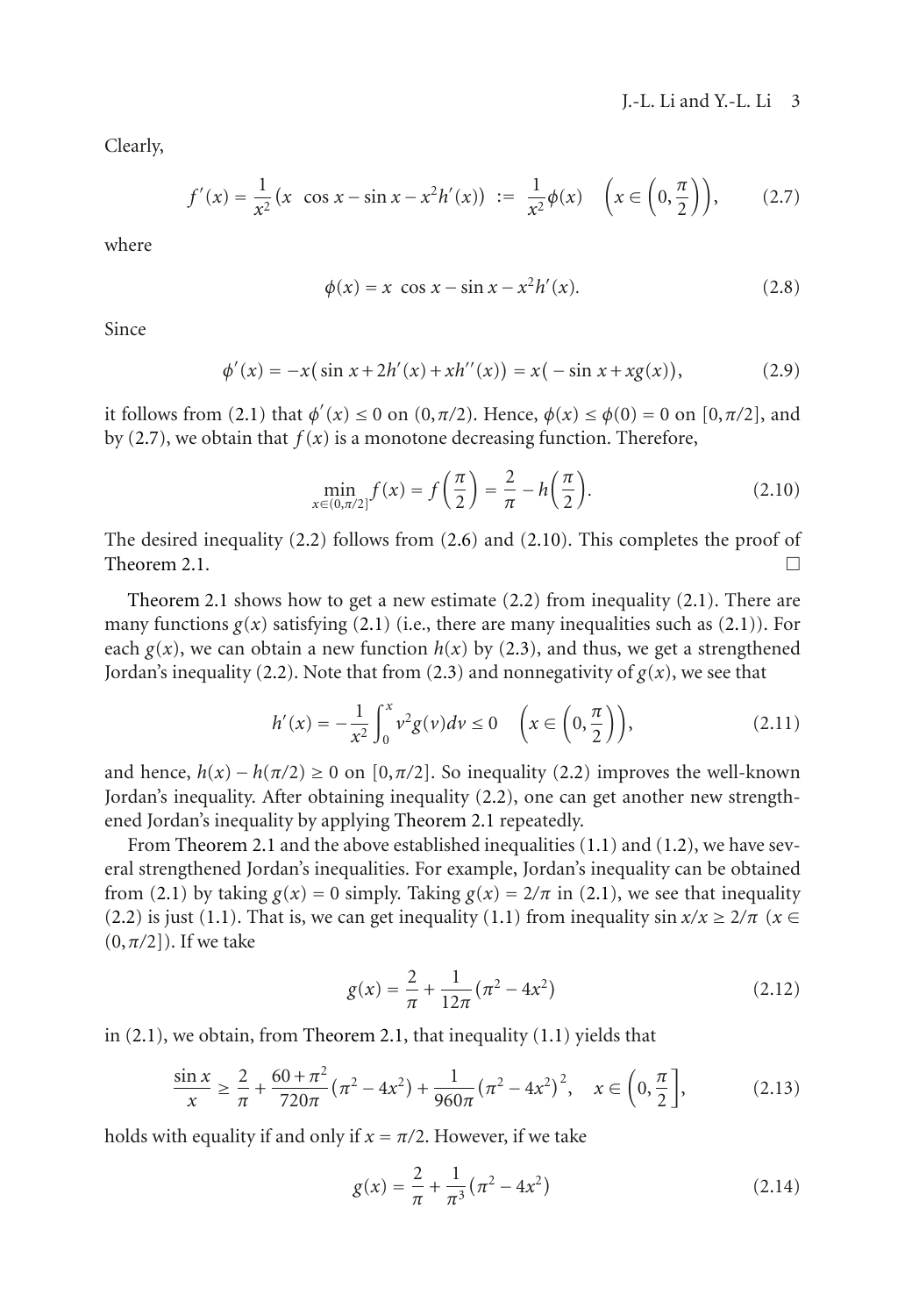### 4 Journal of Inequalities and Applications

in [\(2.1\)](#page-1-2), we obtain, from [Theorem 2.1,](#page-1-5) that inequality [\(1.2\)](#page-0-0) yields that

$$
\frac{\sin x}{x} \ge \frac{2}{\pi} + \frac{1}{60\pi} (\pi^2 - 4x^2) + \frac{1}{80\pi^3} (\pi^2 - 4x^2)^2, \quad x \in \left(0, \frac{\pi}{2}\right],\tag{2.15}
$$

holds with equality if and only if  $x = \pi/2$ . Inequality [\(2.13\)](#page-2-2) is slightly stronger than in-equality [\(2.15\)](#page-3-0). In the case when  $x \in (0, x_0]$ , inequality [\(2.13\)](#page-2-2) is slightly stronger than inequality [\(1.2\)](#page-0-0), where

<span id="page-3-0"></span>
$$
x_0 = \left(\frac{7\pi^4 + 240\pi^2 - 2880}{12\pi^2}\right)^{1/2} \approx 1.2.
$$
 (2.16)

Applying [Theorem 2.1](#page-1-5) repeatedly, one can see that sin *x/x* is not always less than a polynomial of  $(\pi^2 - 4x^2)$  with positive coefficients for all  $0 < x \le \pi/2$ .

#### **3. Sharpening Jordan's inequality**

<span id="page-3-1"></span>The following monotone form of L'Hopital's rule (see [\[5](#page-6-4), Lemma 5.1]) plays an important role in the process of sharpening Jordan's inequality as noticed in [\[6\]](#page-6-5).

LEMMA 3.1. *For*  $-\infty < a < b < \infty$ , let  $f, g : [a, b]$  → R *be continuous on* [a,b], and *be differentiable on*  $(a,b)$ *. Let*  $g'(x) \neq 0$  *on*  $(a,b)$ *. If*  $f'(x)/g'(x)$  *is increasing (decreasing) on*  $(a,b)$ *, then so are*

$$
\frac{f(x) - f(a)}{g(x) - g(a)}, \qquad \frac{f(x) - f(b)}{g(x) - g(b)}.
$$
\n(3.1)

*If f* (*x*)*/g* (*x*) *is strictly monotone, then the monotonicity in the conclusion is also strict.*

By choosing proper functions in [Lemma 3.1,](#page-3-1) we sharpen Jordan's inequality as follows. First, define the functions  $f_1(x)$  and  $f_3(x)$  by

$$
f_1(x) = \frac{\sin x}{x} (f_1(0) = 1), \quad f_3(x) = \sin x - x \cos x \quad \left(x \in \left[0, \frac{\pi}{2}\right]\right). \tag{3.2}
$$

Suppose that  $f_2(x) \in \mathbb{C}^2[0, \pi/2]$  with

<span id="page-3-3"></span><span id="page-3-2"></span>
$$
f'_2(x) \neq 0
$$
,  $(x^2 f'_2(x))' \neq 0$   $\left(x \in \left(0, \frac{\pi}{2}\right)\right)$ . (3.3)

We define the function  $f_4(x)$  by  $f_4(x) = -x^2 f'_2(x)$  on [0,π/2] with  $f_4(0) = 0$ . Then,

$$
\frac{f_1'(x)}{f_2'(x)} = \frac{\sin x - x \cos x}{-x^2 f_2'(x)} = \frac{f_3(x)}{f_4(x)} \quad \left(x \in \left(0, \frac{\pi}{2}\right)\right),\tag{3.4}
$$

$$
\frac{f_3'(x)}{f_4'(x)} = \frac{x \sin x}{-(x^2 f_2'(x))'} := H(x) \quad \left(x \in \left(0, \frac{\pi}{2}\right)\right).
$$
\n(3.5)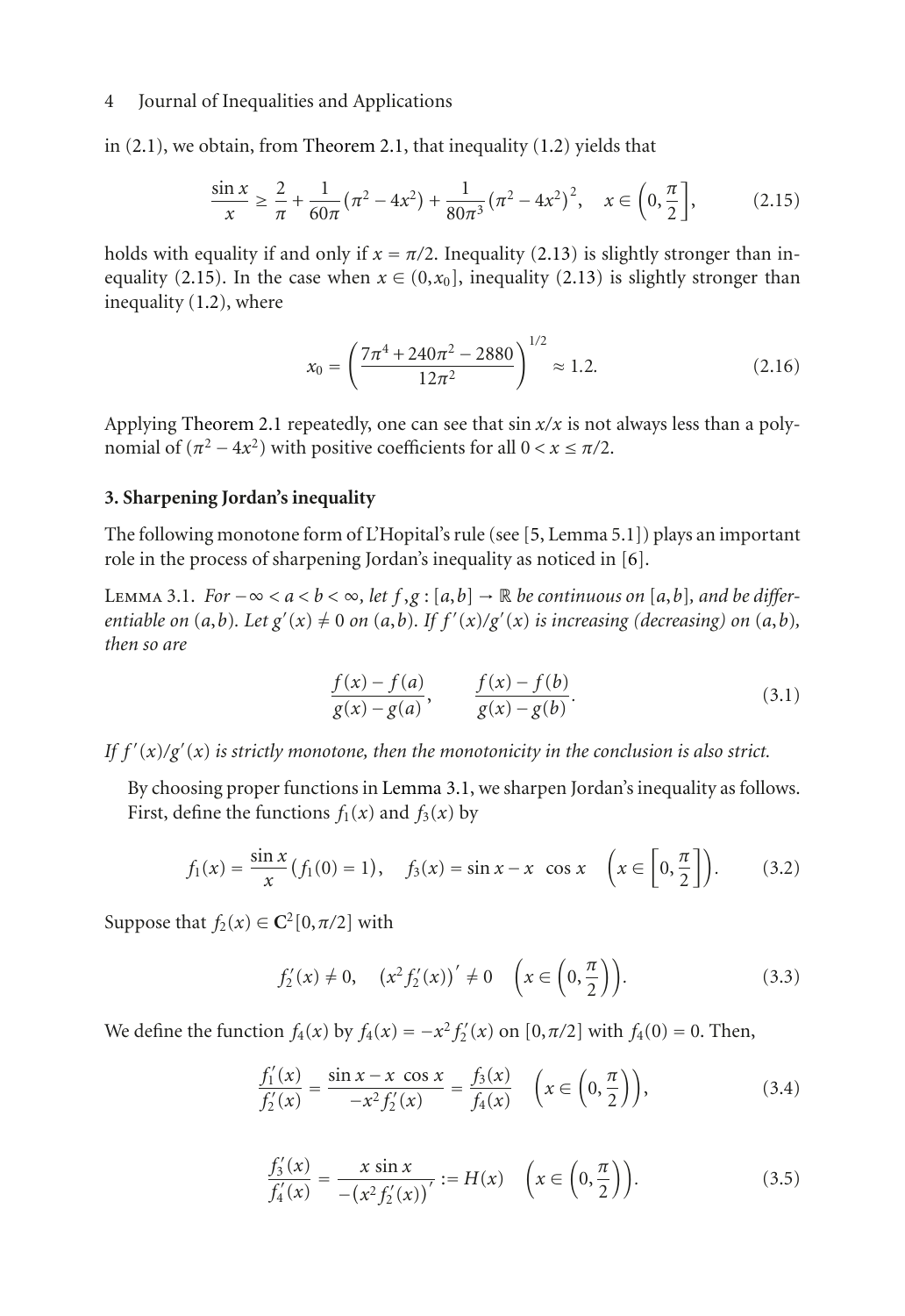If, in addition, we can choose the function  $f_2(x)$  such that

$$
H(x) := \frac{x \sin x}{-(x^2 f_2'(x))'}
$$
 is decreasing (resp., increasing) on  $\left(0, \frac{\pi}{2}\right)$ , (3.6)

then  $f'_{3}(x)/f'_{4}(x)$  is decreasing (resp., increasing) on  $(0, \pi/2)$ , which shows that

<span id="page-4-5"></span><span id="page-4-1"></span><span id="page-4-0"></span>
$$
\frac{f_3(x)}{f_4(x)} = \frac{f_3(x) - f_3(0)}{f_4(x) - f_4(0)}\tag{3.7}
$$

is decreasing (resp., increasing) on  $(0, \pi/2)$  by [Lemma 3.1.](#page-3-1) So  $f'_{1}(x)/f'_{2}(x)$  is decreasing (resp., increasing) on  $(0, \pi/2)$  by [\(3.4\)](#page-3-2). This shows that the function

<span id="page-4-2"></span>
$$
\varphi(x) := \frac{f_1(x) - f_1(\pi/2)}{f_2(x) - f_2(\pi/2)} = \frac{\sin x/x - 2/\pi}{f_2(x) - f_2(\pi/2)}
$$
(3.8)

is decreasing (resp., increasing) on  $(0, \pi/2)$  by [Lemma 3.1.](#page-3-1)

Therefore, in the case of decreasing, we have

$$
\lim_{x \to \pi^{-}/2} \varphi(x) = \inf_{x \in (0, \pi/2]} \varphi(x) \le \varphi(x) \le \sup_{x \in (0, \pi/2]} \varphi(x) = \lim_{x \to 0^{+}} \varphi(x), \quad x \in \left(0, \frac{\pi}{2}\right];
$$
 (3.9)

while in the case of increasing, we have

$$
\lim_{x \to 0^+} \varphi(x) = \inf_{x \in (0, \pi/2]} \varphi(x) \le \varphi(x) \le \sup_{x \in (0, \pi/2]} \varphi(x) = \lim_{x \to \pi/2} \varphi(x), \quad x \in \left(0, \frac{\pi}{2}\right].
$$
 (3.10)

Denote  $M(f_2) := \lim_{x \to \pi^-/2} \varphi(x)$  and  $m(f_2) := \lim_{x \to 0^+} \varphi(x)$ . The condition  $f_2'(x) \neq 0$  in [\(3.3\)](#page-3-3) implies, by the Darboux property (intermediate value property) of the derivative, that either  $f'_{2}(x) > 0$  or  $f'_{2}(x) < 0$  on  $(0, \pi/2)$  (otherwise, if there were values  $x_1, x_2$  with  $f_2'(x_1) > 0$ ,  $f_2'(x_2) < 0$ , then by the mentioned property, there was an  $x_0$  between them with  $f_2'(x_0) = 0$ , which is a contradiction). If we further replace the condition  $f_2'(x) \neq 0$ 0 in [\(3.3\)](#page-3-3) by  $f'_{2}(x) > 0$  or  $f'_{2}(x) < 0$  on  $(0, \pi/2)$  in order to get  $f_{2}(x) - f_{2}(\pi/2) < 0$  or  $f_2(x) - f_2(\pi/2) > 0$  on  $(0, \pi/2)$ , respectively, we obtain from [\(3.8\)](#page-4-0) and [\(3.9\)](#page-4-1) that

<span id="page-4-3"></span>
$$
\frac{2}{\pi} + m(f_2) \left( f_2(x) - f_2\left(\frac{\pi}{2}\right) \right) \le \frac{\sin x}{x} \le \frac{2}{\pi} + M(f_2) \left( f_2(x) - f_2\left(\frac{\pi}{2}\right) \right), \quad x \in \left(0, \frac{\pi}{2}\right],\tag{3.11}
$$

or

<span id="page-4-4"></span>
$$
\frac{2}{\pi} + M(f_2) \left( f_2(x) - f_2\left(\frac{\pi}{2}\right) \right) \le \frac{\sin x}{x} \le \frac{2}{\pi} + m(f_2) \left( f_2(x) - f_2\left(\frac{\pi}{2}\right) \right), \quad x \in \left(0, \frac{\pi}{2}\right],\tag{3.12}
$$

holds, respectively. The similar inequality can be obtained from  $(3.8)$  and  $(3.10)$ . Note that in each case *m*(*f*<sub>2</sub>)(*f*<sub>2</sub>(*x*) − *f*<sub>2</sub>(*π*/2)) ≥ 0 and *M*(*f*<sub>2</sub>)(*f*<sub>2</sub>(*x*) − *f*<sub>2</sub>(*π*/2)) ≥ 0 on (0,*π*/2]; also  $m(f_2)$  and  $M(f_2)$  are the best constants in inequality [\(3.11\)](#page-4-3) or [\(3.12\)](#page-4-4).

Finally, the main point of the above method concentrates upon the choice of function *f*<sub>2</sub>(*x*) ∈ **C**<sup>2</sup>[0,*π*/2] satisfying [\(3.3\)](#page-3-3) and [\(3.6\)](#page-4-5) with *f*<sub>2</sub><sup>'</sup>(*x*) ≠ 0 in (3.3) replaced by *f*<sub>2</sub><sup>'</sup>(*x*) > 0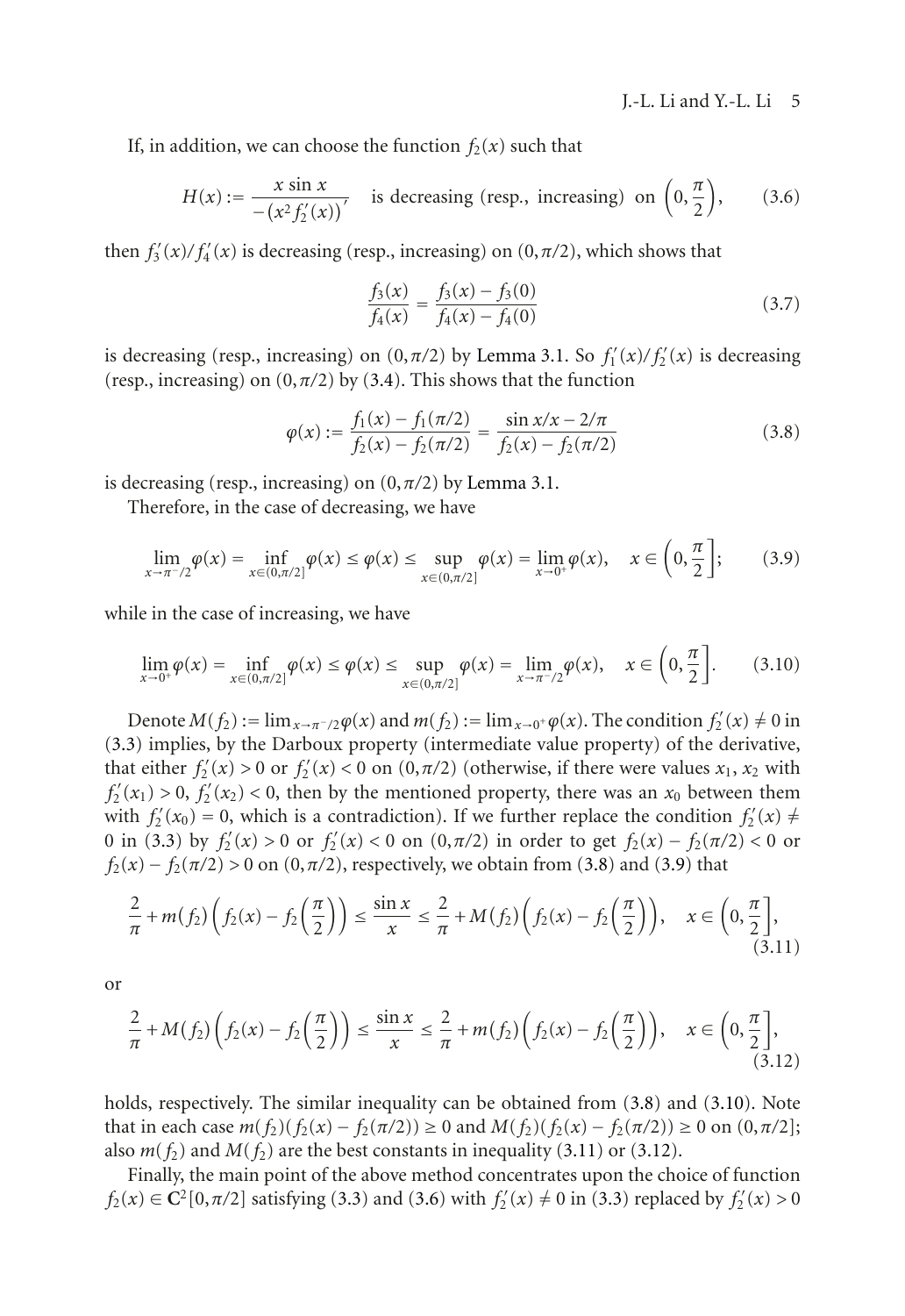#### 6 Journal of Inequalities and Applications

or  $f_2'(x) < 0$  on  $(0, \pi/2)$ . One can check that there are many such functions; for example,  $f_2(x) = x^n$  ( $n \in \mathbb{N}$ ) and  $f_2(x) = e^{-x}$  satisfy the above requirements. Hence, the corresponding inequality [\(3.11\)](#page-4-3) or [\(3.12\)](#page-4-4) holds. The following theorem is one of such results.

<span id="page-5-2"></span>THEOREM 3.2. *If*  $0 < x \leq \pi/2$ , then

<span id="page-5-0"></span>
$$
\frac{2}{\pi} + \frac{\pi - 2}{\pi^2} (\pi - 2x) \le \frac{\sin x}{x} \le \frac{2}{\pi} + \frac{2}{\pi^2} (\pi - 2x),\tag{3.13}
$$

$$
\frac{2}{\pi} + \frac{2}{n\pi^{n+1}} (\pi^n - (2x)^n) \le \frac{\sin x}{x} \le \frac{2}{\pi} + \frac{\pi - 2}{\pi^{n+1}} (\pi^n - (2x)^n) \quad (n \ge 2)
$$
 (3.14)

*hold with equality if and only if*  $x = \pi/2$ *. Furthermore, the constants*  $(\pi - 2)/\pi^2$  *and*  $2/\pi^2$  *in [\(3.13\)](#page-5-0), as well as the constants*  $2/(n\pi^{n+1})$  *and*  $(\pi - 2)/\pi^{n+1}$  *in [\(3.14\)](#page-5-1), are the best.* 

Note that in the case when  $n = 2$ , inequality [\(3.14\)](#page-5-1) reduces to [\(1.3\)](#page-1-0). By applying [Theorem 2.1,](#page-1-5) one can also strengthen Jordan's inequality from [Theorem 3.2](#page-5-2) and compare the obtained inequalities.

# **4. A related inequality**

Redheffer et al. [\[11\]](#page-7-3) proposed the following inequality:

<span id="page-5-3"></span><span id="page-5-1"></span>
$$
\frac{\sin \pi x}{\pi x} \ge \frac{1 - x^2}{1 + x^2} \tag{4.1}
$$

for real  $x \in \mathbb{R}$  (one can consider only  $x > 0$ ); see [\[1\]](#page-6-1). Williams [\[12\]](#page-7-4) gave a proof of [\(4.1\)](#page-5-3). In the case when  $x \ge 1$ , Williams generalizes the result  $(4.1)$  in [\[12\]](#page-7-4) by proving the following inequality:

$$
\frac{\sin \pi x}{\pi x} \ge \frac{1 - x^2}{1 + x^2} + \frac{(1 - x)^2}{x(1 + x^2)} \quad (x \ge 1).
$$
 (4.2)

In this section, we extend inequality  $(4.1)$  in the case when  $0 < x < 1$ . In fact, we provide two identities related to inequality [\(4.1\)](#page-5-3). The first identity comes from the evaluation of an Erdős-Turán-type series established by the first author  $[13]$  $[13]$  $[13]$ , which states that

$$
\frac{\pi x}{\sin \pi x} = 1 + \sum_{n \in \mathbb{Z} \setminus \{0\}} \frac{(-1)^{n+1} x^2}{n^2 + nx} = 1 + 2x^2 \sum_{n=1}^{\infty} \frac{(-1)^{n+1}}{n^2 - x^2}
$$
(4.3)

for  $0 < x < 1$ . The second identity comes from harmonic analysis, which states that

<span id="page-5-6"></span><span id="page-5-5"></span><span id="page-5-4"></span>
$$
\sum_{n\in\mathbb{Z}} \left| \frac{\sin(\pi(n+x))}{\pi(n+x)} \right|^2 = 1 \tag{4.4}
$$

for any  $x \in \mathbb{R}$  (see [\[14,](#page-7-6) page 10] and [\[15](#page-7-7), page 212]). From [\(4.4\)](#page-5-4), we have

$$
\frac{\pi x}{\sin \pi x} = \left(1 + 2x^2 \sum_{n=1}^{\infty} \frac{x^2 + n^2}{\left(x^2 - n^2\right)^2}\right)^{1/2} \tag{4.5}
$$

for  $0 < x < 1$ .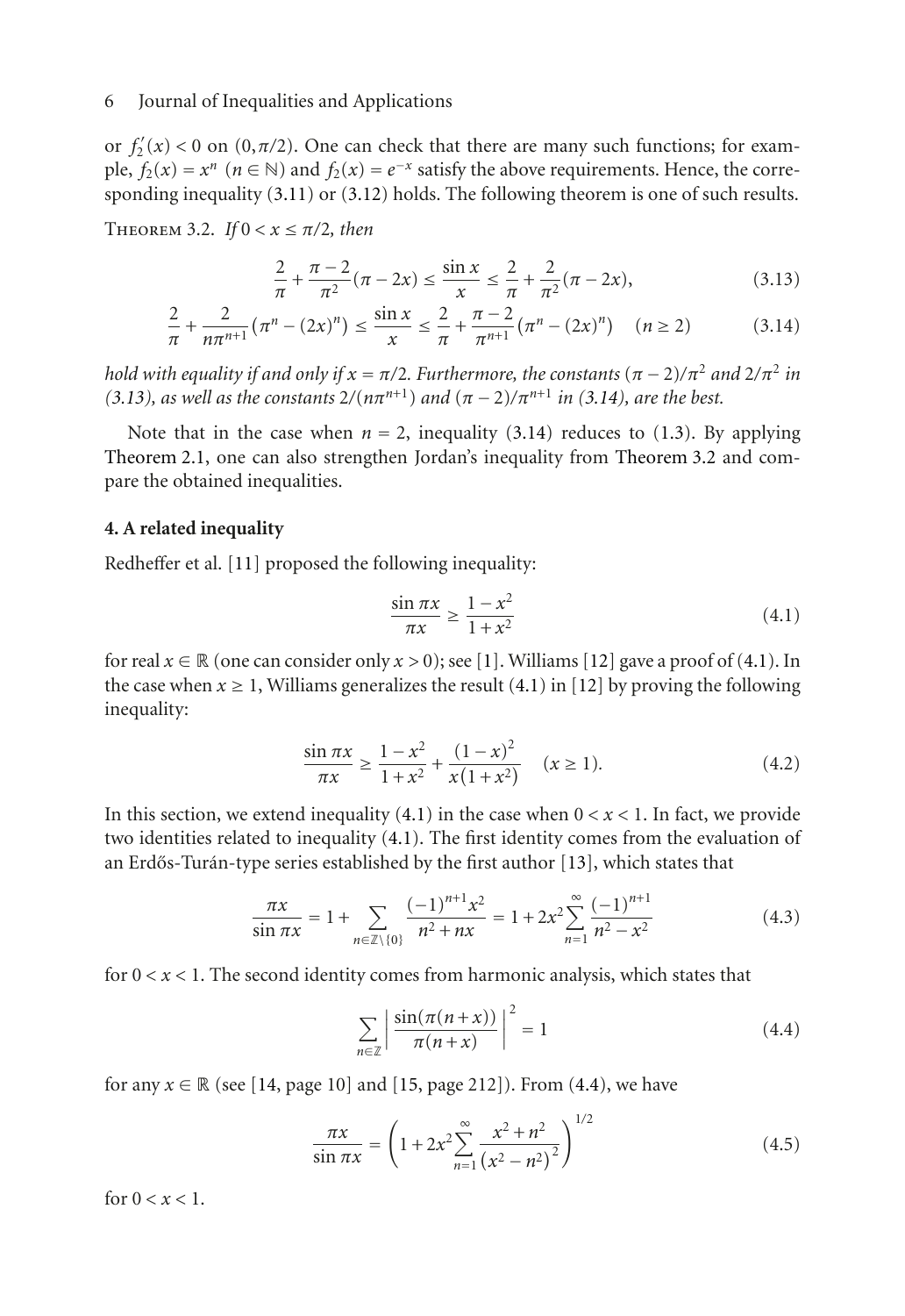<span id="page-6-7"></span>J.-L. Li and Y.-L. Li 7

It follows from the alternating series [\(4.3\)](#page-5-5) that

$$
\frac{\pi x}{\sin \pi x} \le 1 + 2x^2 \left\{ \frac{1}{1 - x^2} - \frac{1}{4 - x^2} + \frac{1}{9 - x^2} \right\} \quad (0 < x < 1) \tag{4.6}
$$

which yields

$$
\frac{\sin \pi x}{\pi x} \ge \frac{\left(1 - x^2\right)\left(4 - x^2\right)\left(9 - x^2\right)}{x^6 - 2x^4 + 13x^2 + 36} \quad (0 < x < 1). \tag{4.7}
$$

Inequality [\(4.7\)](#page-6-7) is much better than  $(4.1)$  in the case when  $0 < x < 1$ . Also, one can add more positive terms to the right-hand side of inequality [\(4.7\)](#page-6-7) to get higher accuracy.

It follows from [\(4.5\)](#page-5-6) that

$$
\frac{\pi x}{\sin \pi x} \ge \left(1 + 2x^2 \frac{1 + x^2}{\left(1 - x^2\right)^2}\right)^{1/2} \quad (0 < x < 1) \tag{4.8}
$$

which yields

<span id="page-6-8"></span>
$$
\frac{\sin \pi x}{\pi x} \le \frac{1 - x^2}{\sqrt{1 + 3x^4}} \quad (0 < x < 1). \tag{4.9}
$$

Therefore, we have the following inequality.

THEOREM 4.1. *If*  $0 < x < 1$ *, then* 

$$
\frac{\left(1-x^2\right)\left(4-x^2\right)\left(9-x^2\right)}{x^6 - 2x^4 + 13x^2 + 36} \le \frac{\sin \pi x}{\pi x} \le \frac{1-x^2}{\sqrt{1+3x^4}}.\tag{4.10}
$$

Also, one can add more positive terms to the left-hand side of inequality [\(4.10\)](#page-6-8) and add more negative terms to the right-hand side of inequality [\(4.10\)](#page-6-8) to get higher accuracy.

# **Acknowledgment**

Both authors would like to thank the anonymous referees for their valuable suggestions.

### <span id="page-6-0"></span>**References**

- <span id="page-6-1"></span>[1] D. S. Mitrinović, *Analytic Inequalities*, Springer, New York, NY, USA, 1970.
- <span id="page-6-2"></span>[2] L. Debnath and C.-J. Zhao, "New strengthened Jordan's inequality and its applications," *Applied Mathematics Letters*, vol. 16, no. 4, pp. 557–560, 2003.
- [3] A. McD. Mercer, U. Abel, and D. Caccia, "Problems and solutions: solutions of elementary problems: E2952," *The American Mathematical Monthly*, vol. 93, no. 7, pp. 568–569, 1986.
- <span id="page-6-3"></span>[4] A. Y. Özban, "A new refined form of Jordan's inequality and its applications," *Applied Mathematics Letters*, vol. 19, no. 2, pp. 155–160, 2006.
- <span id="page-6-4"></span>[5] G. D. Anderson, S.-L. Qiu, M. K. Vamanamurthy, and M. Vuorinen, "Generalized elliptic integrals and modular equations," *Pacific Journal of Mathematics*, vol. 192, no. 1, pp. 1–37, 2000.
- <span id="page-6-5"></span>[6] L. Zhu, "Sharpening Jordan's inequality and the Yang Le inequality," *Applied Mathematics Letters*, vol. 19, no. 3, pp. 240–243, 2006.
- <span id="page-6-6"></span>[7] L. Zhu, "Sharpening Jordan's inequality and Yang Le inequality—II," *Applied Mathematics Letters*, vol. 19, no. 9, pp. 990–994, 2006.